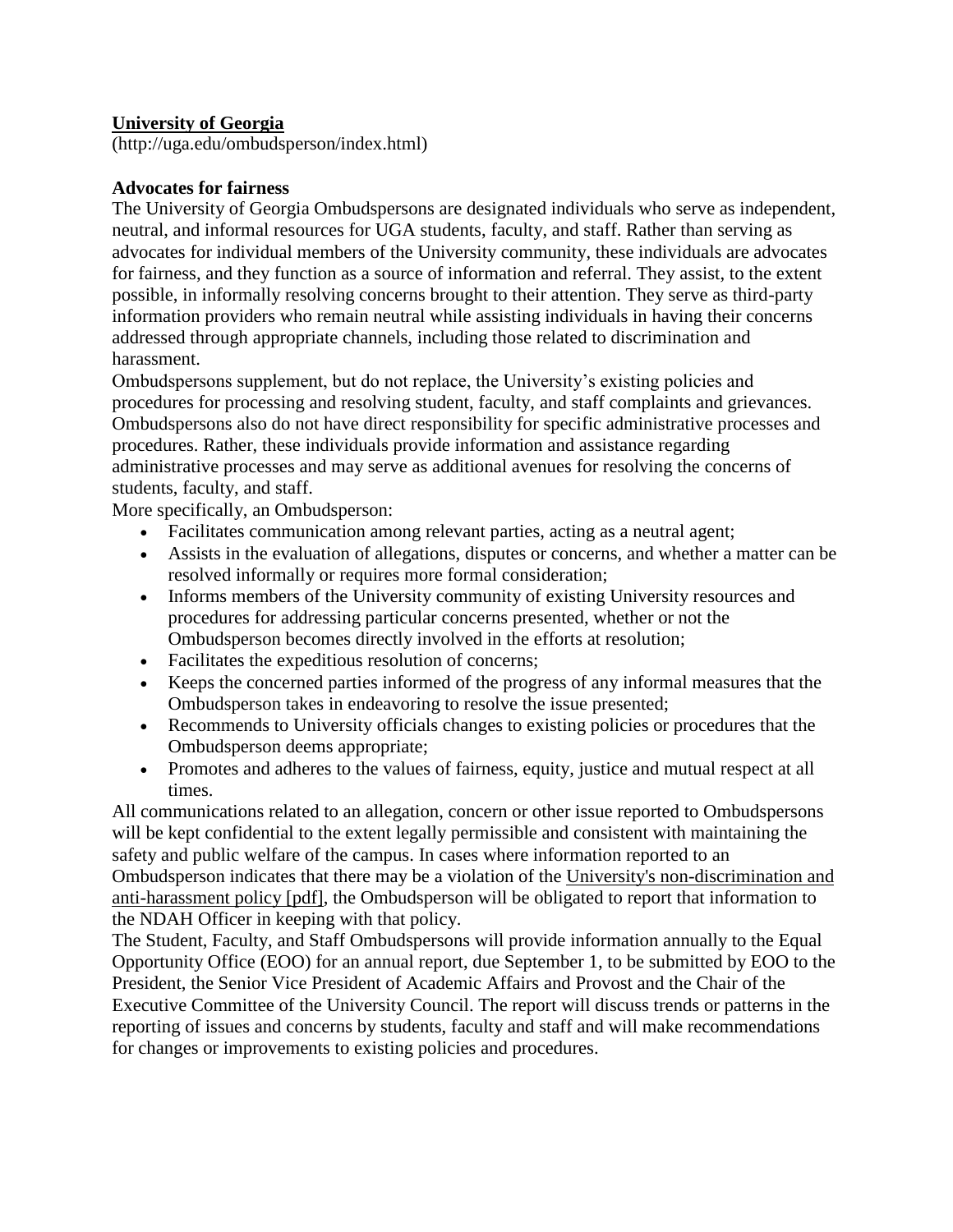#### **University of California – Berkeley**

(http://academic-senate.berkeley.edu/committees/omb/faculty-ombudsperson)

The Faculty Ombudsperson is a confidential, informal, impartial alternative for the resolution of work-related problems and conflicts. Members of this committee, acting as individuals, are available to Senate members and staff members in the academic series. The latter may also go to the Staff Ombudsperson (642-7823), who has much more expertise in matters of personnel policy, both union and non-union contract issues, and legal matters.

The Faculty Ombudspersons function as classical "organizational ombudspersons," solving problems and disputes in a confidential and informal manner. They listen, suggest, investigate, and mediate to achieve problem resolution. Often they satisfy the needs of the complainant by simply acting as a sounding board and source of advice as to how that person may solve his/her own problem. It is the objective of the ombudsperson to get all parties to act collegially and according to their responsibilities. All proceedings remain confidential. Ombudspersons do not issue reports or findings. They do not keep written records or act as witnesses in possible subsequent proceedings. They subscribe to a code of conduct, assuring impartiality and confidentiality.

The process begins with the complainant contacting a Faculty Ombudsperson (usually the chair who will direct the caller to the appropriate member). After a phone call or brief meeting, a discussion is held concerning possible courses of action. All actions are strictly confidential and, unless at the request of the complainant, no action is taken. The ombudsperson may also advise the complainant that they he/she has no basis for a complaint and decline to proceed further. Often, at the request of the complainant, the ombudsperson contacts the faculty member or member of the administration that is in a position to solve the problem and, if necessary, arranges a meeting to discuss the issues. It is our experience that most members of the University community respond positively to the ombudspersons' suggestions and that the majority of disputes can be resolved informally.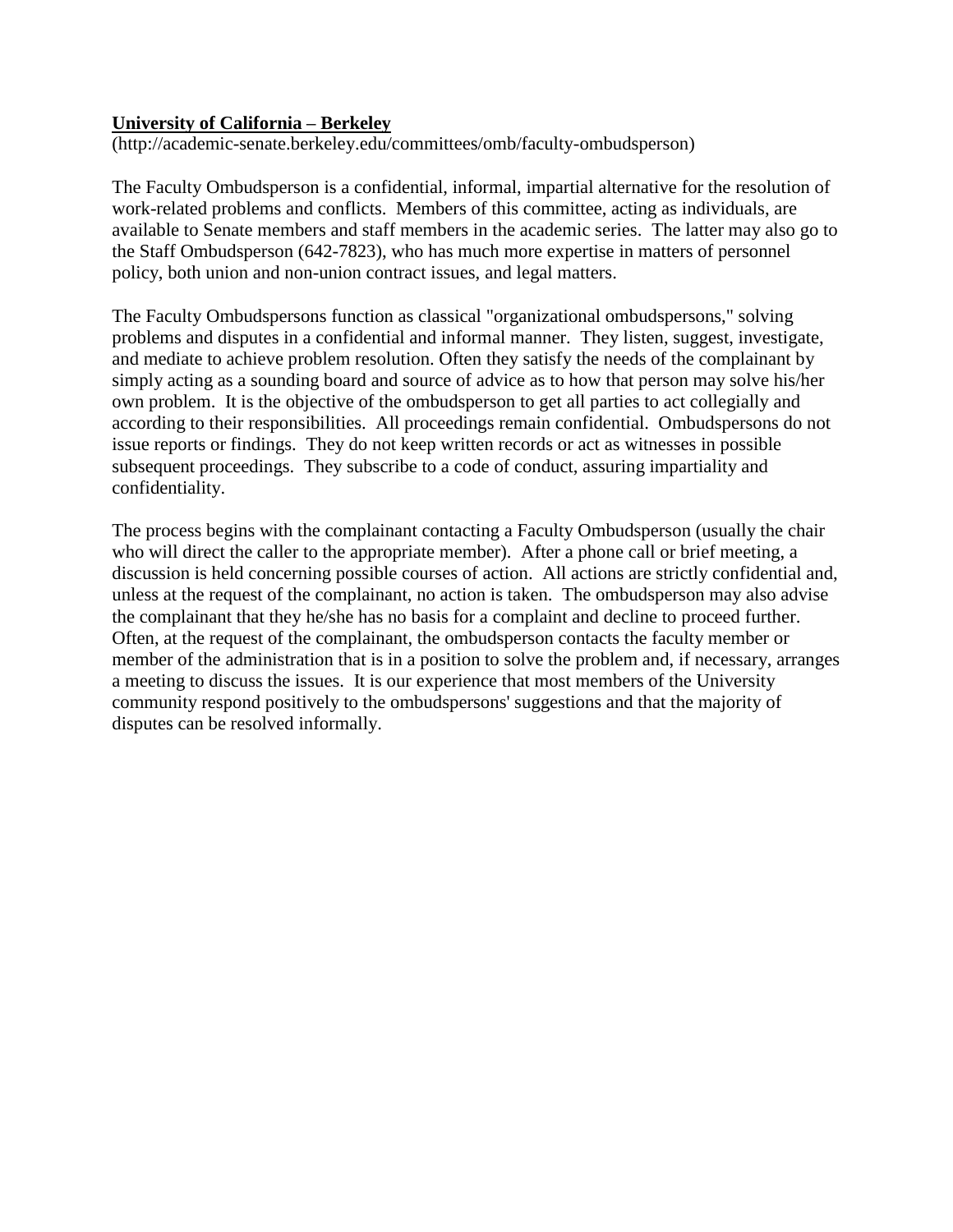## **University of Virginia**

(http://www.virginia.edu/ombudsman/services.html)

#### **What Services does the Ombudsman Provide?**

The Ombudsman will:

- Listen to you and discuss your problems/concerns, identifying and evaluating with you options to resolve problems.
- Provide information on resources within the University that may help you.
- Open avenues of communication, investigate complaints, and gather information.
- Serve as a neutral party to solve problems and resolve conflict. The Ombudsman does not take sides, but works to achieve fair outcomes.
- Identify problem areas facing faculty, staff, and students, and recommend changes in University policies and procedures.

The Ombudsman can provide coaching; shuttle diplomacy; generic solutions (meaning a solution which protects the identity of one individual by applying it to a group); mediation for conflicts; track problem areas; provide options to whistleblowers or members of the organization with ethics concerns; and make recommendations for changes to policies or procedures in support of orderly system change.

In accordance with the International Ombudsman Association (IOA) "standards of practice," the University Ombudsman is neutral and operates outside of ordinary line and staff structures. The Ombudsman practices informally, with no management decision-making power and without accepting "notice" for the University. The Ombudsman typically keeps no case records and keeps confidentiality to the extent permitted by law. An exception occurs when there appears to be an imminent risk of serious harm to a person, and the Ombudsman can see no responsible option other than breaking confidence. Note, however, that the Ombudsman can almost always find "other responsible options," such as helping a visitor make an anonymous report about whatever appears to be the problem.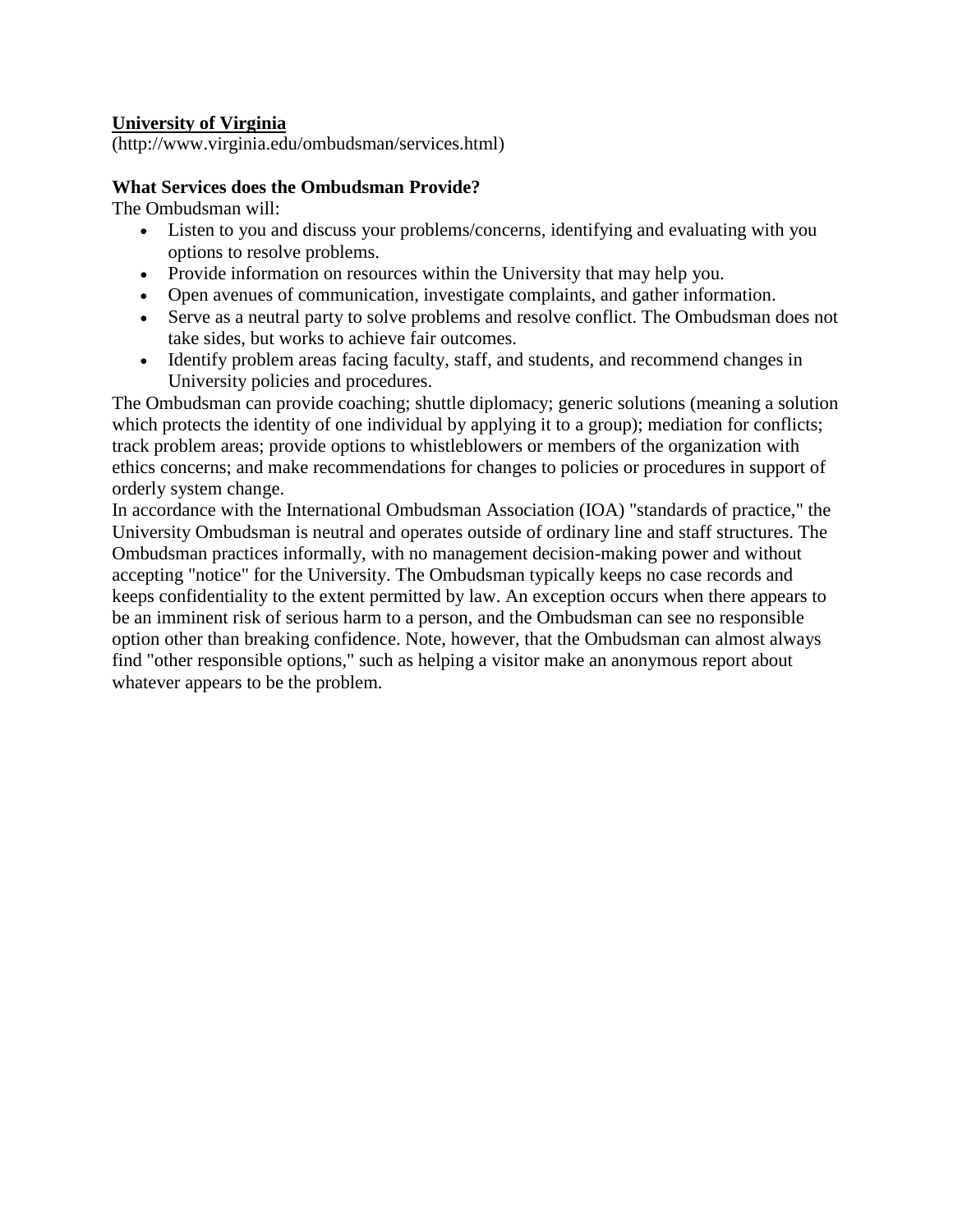#### **University of Michigan**

(http://www.provost.umich.edu/faculty/handbook/10/10.D.html)

#### **The University of Michigan Faculty Handbook**

#### **10.D Faculty Ombuds Program**

A faculty ombud's is to provide impartial information and informal, confidential assistance to faculty. Most collegiate units on the Ann Arbor Campus have a faculty ombuds who has either been appointed or elected to that position. The University Faculty Ombuds position has also been created (Section [10.E,](http://www.provost.umich.edu/faculty/handbook/10/10.E.html) "University Faculty Ombuds.") The primary function of a faculty ombuds is to protect the interests and rights of faculty and unit administrators from injustices or abuses of discretion; from unnecessary delay and complication when units administrater rules and regulations; and from inconsistency, unresponsiveness, and discrimination at all levels of the University's operations and programs. The position of ombuds exists to help increase the probability that satisfactory and just resolutions can be reached informally and to reduce the likelihood that difficult situations might lead to formal grievances. The ombuds does not replace or supersede other regular University grievance/appeal procedures but supplements and enhances them. The ombuds is not an advocate for individuals but rather encourages practices that are fair, just, and respectful. The ombuds considers the rights and interests of individuals, as well as the institution.

The Faculty Ombuds Program is coordinated by the Faculty Senate Office at 6048 Fleming Administration Building, [<sacua@umich.edu>](mailto:sacua@umich.edu), phone (764-0303).

For more complete information and the names of the unit ombuds, view

[<www.umich.edu/~facombud>](http://www.umich.edu/~facombud), representative in attendance